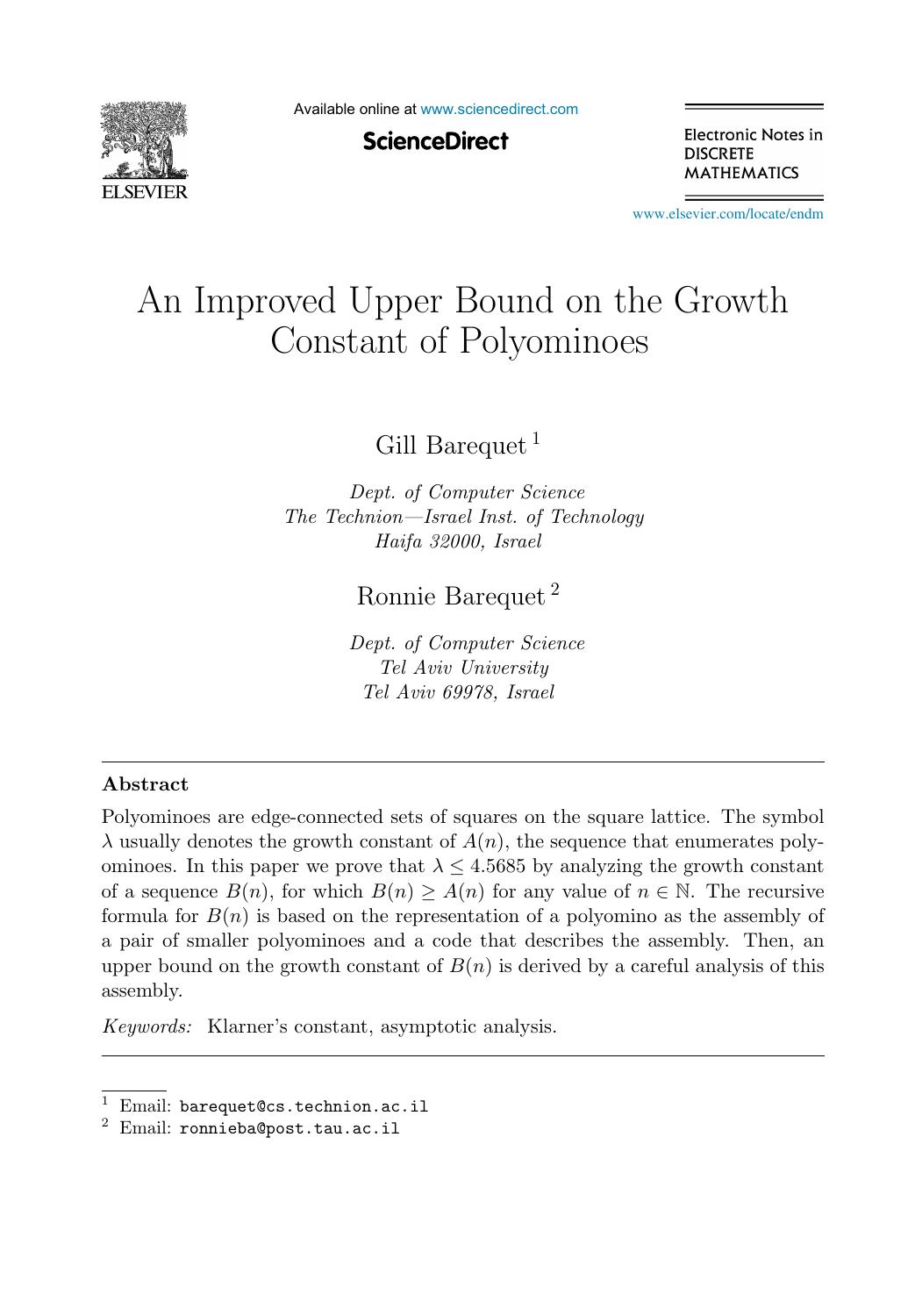### **1 Introduction**

A *polyomino* of size  $n$  is an edge-connected set of  $n$  cells on the square lattice  $\mathbb{Z}^2$ . Two *fixed* polyominoes are equivalent if one can be transformed into the other by a translation. In this paper we consider only fixed polyominoes, and so we simply refer to them in the sequel as "polyominoes." The study of polyominoes began in the 1950s in statistical physics  $[3,12]$ , where they are usually called lattice animals. Counting polyominoes is a long-standing problem in enumerative combinatorics.

Let  $A(n)$  denote the number of polyominoes of size n (sequence A001168 in the on-line encyclopedia of integer sequences [11]). Elements of the sequence  $A(n)$  are currently known up to  $n = 56$  [7]. The growth constant (asymptotic growth rate) of polyominoes has also attracted much attention in the literature. Klarner [8] showed that the limit  $\lambda := \lim_{n \to \infty} \sqrt[n]{A(n)}$  exists. The convergence of  $A(n+1)/A(n)$  to  $\lambda$  (as  $n\rightarrow\infty$ ) was proven only three decades later by Madras [10] by using a novel pattern-frequency argument. The bestknown lower bound on  $\lambda$  is 3.9801 [1].<sup>3</sup> It is widely *believed* (see, e.g., [5,6]) that  $\lambda \approx 4.06$ , and the currently best estimate,  $\lambda = 4.0625696 \pm 0.0000005$ , is due to Jensen [7].

In 1961, Eden [4] showed an upper bound on  $\lambda$  by using a simple argument: Any polyomino can be built by a set of  $n-1$  "instructions" taken from a superset of size  $3(n - 1)$ . (Some of these instruction sets are illegal, and some other sets produce the same polyomino, but this only helps.) Hence,  $\lambda \le \lim_{n \to \infty} \left(\frac{3(n-1)}{n-1}\right)^{1/n} = 6.75.$ 

The currently best upper bound on  $\lambda$  was proven by Klarner and Rivest [9] in 1973 by generalizing Eden's method. Instead of simple "instructions" (telling how to add a single square to the polyomino) they used so-called "twigs" (composite instructions for adding several squares at once). By using larger and larger twigs (up to size 10), Klarner and Rivest were able to show that  $\lambda \leq 4.6496$ . Since then, there were no developments with respect to the upper bound on  $\lambda$ .

In this paper we use a simple idea for improving the upper bound. We build a sequence  $B(n)$  which is larger than  $A(n)$  for almost every value of  $n \in \mathbb{N}$ . Thus, the growth constant of  $B(n)$ , if it exists, is in particular an upper bound on  $\lambda$ . We use this method for showing that  $\lambda \leq 4.5685$ .

<sup>&</sup>lt;sup>3</sup> In the informal note [2] it was shown that  $\lambda > 4.0025$ .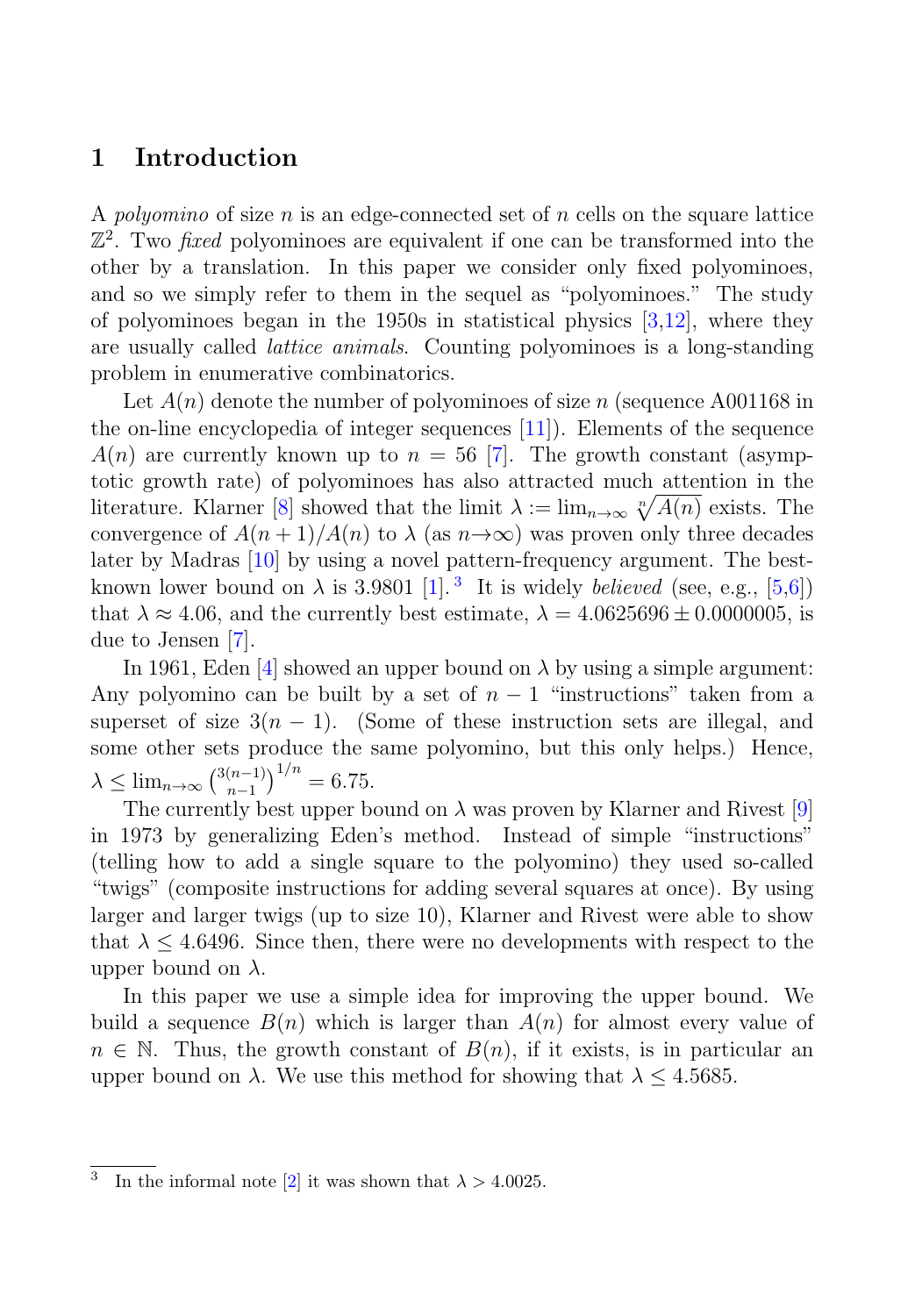## **2 The Bound**

Our first building block is the ability to partition every polyomino in a balanced manner.

**Definition 2.1** A polyomino P can be *partitioned* into two polyominoes  $P_1, P_2$ if the cell set of  $P$  can be split into two complementing non-empty subsets, such that each subset is a valid (connected) polyomino. We also say that the polyominoes  $P_1, P_2$  can be *attached* to each other so as to yield the polyomino P.

"Attaching" polyominoes is a natural generalization of the widely-used notion *concatenating* polyominoes, that is, the operation of attaching them in a lexicographic order of their cells.

**Definition 2.2** A partition of a polyomino of size  $n$  into two polyominoes  $P_1, P_2$  is k-balanced if  $k \leq |P_i| \leq n - k$  (for  $i = 1, 2$ ).

**Theorem 2.3** Every polyomino of size n has at least one  $\lceil (n-1)/4 \rceil$ -balanced partition.

**Proof.** (Sketch) Let us rephrase the claim in graph terminology. In fact, we prove a stronger claim which states that every connected graph  $G$ , for which  $\Delta(G) \leq 4$ , can be partitioned into two vertex-disjoint subgraphs  $G_1, G_2$ , such that (1)  $G_1, G_2$  are connected; and (2)  $\lceil (n-1)/4 \rceil \leq |G_i| \leq \lfloor (3n+1)/4 \rfloor$ (for  $i = 1, 2$ ). This can be done constructively by considering a spanning tree of  $G$ , marking an arbitrary vertex as its root, and traversing the tree downwards from the root while keeping the invariant that either the alreadytraversed subgraph meets the size requirement or the untraversed part contains a subgraph with this property. When the process stops, which must be the case, the desired partition is found.  $\Box$ 

However, we do better than the above. In order to show that every polyomino has (at least) two balanced partitions, we very slightly reduce the balance parameter. Let

$$
\pi(n) = \begin{cases} \lfloor (n-1)/4 \rfloor & \text{if } n \equiv 2 \pmod{4}; \\ \lceil (n-1)/4 \rceil & \text{otherwise.} \end{cases}
$$

**Theorem 2.4** Every polyomino of size n has at least two  $\pi(n)$ -balanced partitions.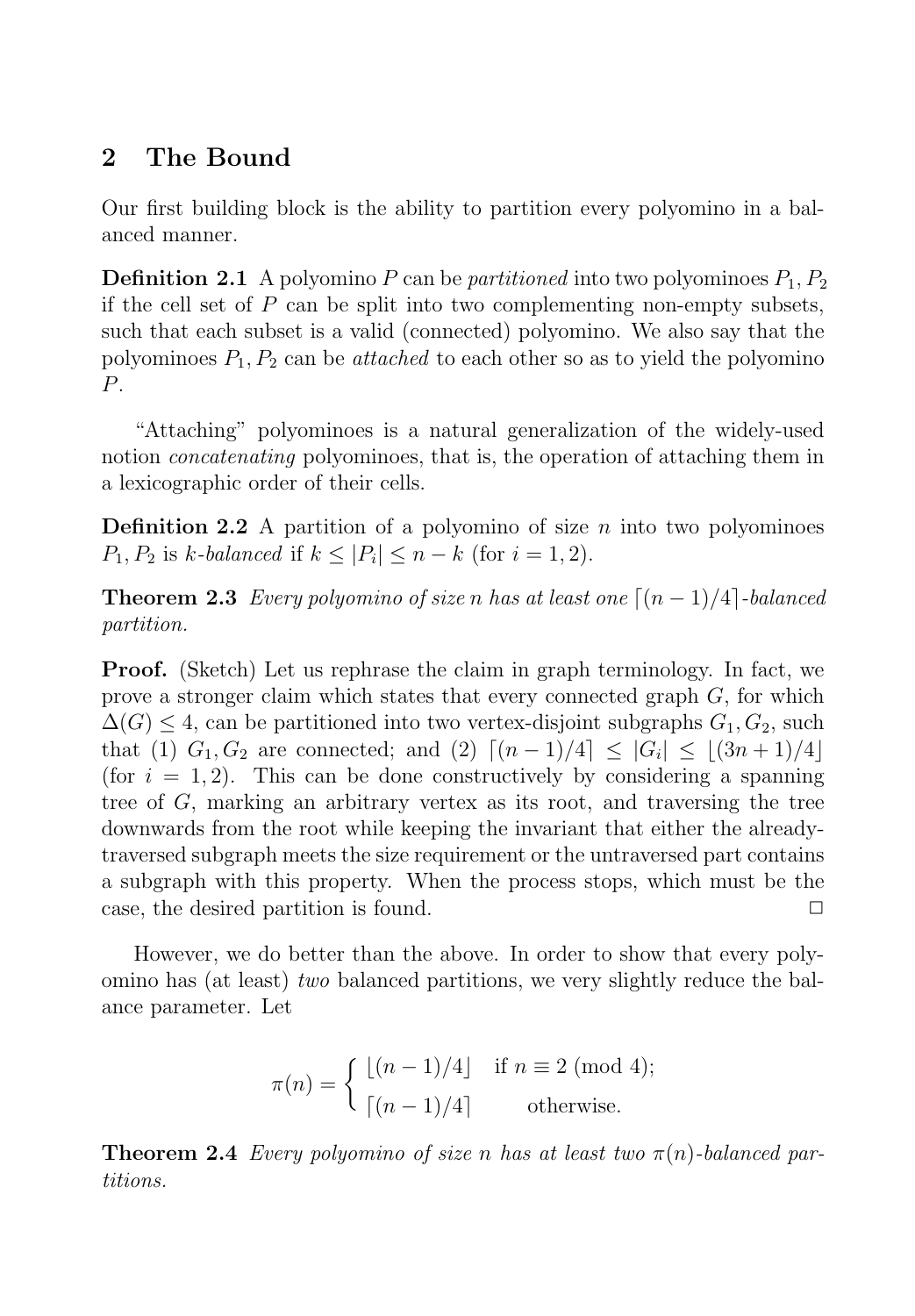

Fig. 1. Possible partitioning configurations (Theorem 2.4).

**Proof.** Let P be a polyomino of size n. By Theorem 2.3, we know that P has a  $[(n-1)/4]$ -balanced partition into two polyominoes  $P_1, P_2$  of total size n. Let  $P_1$  be the smaller of the two polyominoes (that is,  $|P_1| \leq n/2$  and  $|P_2| \geq n/2$ , and let  $c_1, c_2$  be cells of  $P_1, P_2$ , respectively, which touch each other when  $P_1$ ,  $P_2$  are attached and form P (see Fig. 1).

Let us show that  $P$  can be partitioned in a balanced manner in at least one more way. Consider the removal of  $c_2$  from  $P_2$ , leaving between one to three connected components of  $P_2$ . (See a few options in Figs. 1(a-d).) Assume first that the size of at least one of these components, denoted as  $P_{2a}$ , is at least  $\lceil (n-1)/4 \rceil$ . Let  $P_{2_b}$  be the remainder of  $P_2$  (note that  $c_2 \in P_{2_b}$ ). Then, the polyominoes  $P_1 \cup P_{2b}$  and  $P_{2a}$  are also a  $\lceil (n-1)/4 \rceil$ -balanced partition of P.

Otherwise, the size of all components of  $P_2$  is strictly less than  $\lceil (n-1)/4 \rceil$ . In this case there must be three components since the size of  $P_2$  is at least  $\lceil n/2 \rceil$ . Consider now the number of components into which  $P_1$  is split by the removal of  $c_1$ . If there is a single component (Fig. 1(b)), then the polyominoes  $Q_1 = P_1 \setminus \{c_1\}$  and  $P_2 \cup \{c_1\}$  are also a partition of P. However, in this particular case, the size of  $Q_1$  may fall to  $\lfloor (n-1)/4 \rfloor$ . This happens when  $3(\lceil (n-1)/4 \rceil - 1) + 1 = \lfloor (3n+1)/4 \rfloor$ , which is the case iff  $n \equiv 2 \pmod{4}$ .

Otherwise, we are in the case in which  $P_2$  is split into three components (all of size less than  $[(n-1)/4]$ ) and  $P_1$  is split into two or three components (Fig. 1(e)). This is the only case in which graph arguments do not suffice and a property of the lattice is needed. The crucial observation is that one of the neighbors of  $c_2$  within  $P_2$  (say,  $c'_2$ ) must touch one of the neighbors of  $c_1$  (say,  $c'_1$ )! We immediately obtain the alternative partition of P: Denote by  $P_{2a}$  the component of  $P_2$  that contains  $c'_2$ . The polyominoes  $P_1 \cup P_{2a}$  and  $P_2 \setminus P_{2a}$  are also a  $\lceil (n-1)/4 \rceil$ -balanced partition of P. This completes the proof.  $\Box$ 

Unlike the concatenation operation, two polyominoes can be attached in many ways. We bound from above the number of attachments.

**Theorem 2.5** Let  $P_1, P_2$  be two polyominoes of sizes  $n_1, n_2$ , respectively, s.t.  $n_1 + n_2 = n$ . Then,  $P_1, P_2$  can be attached to each other in at most  $2n$  ways.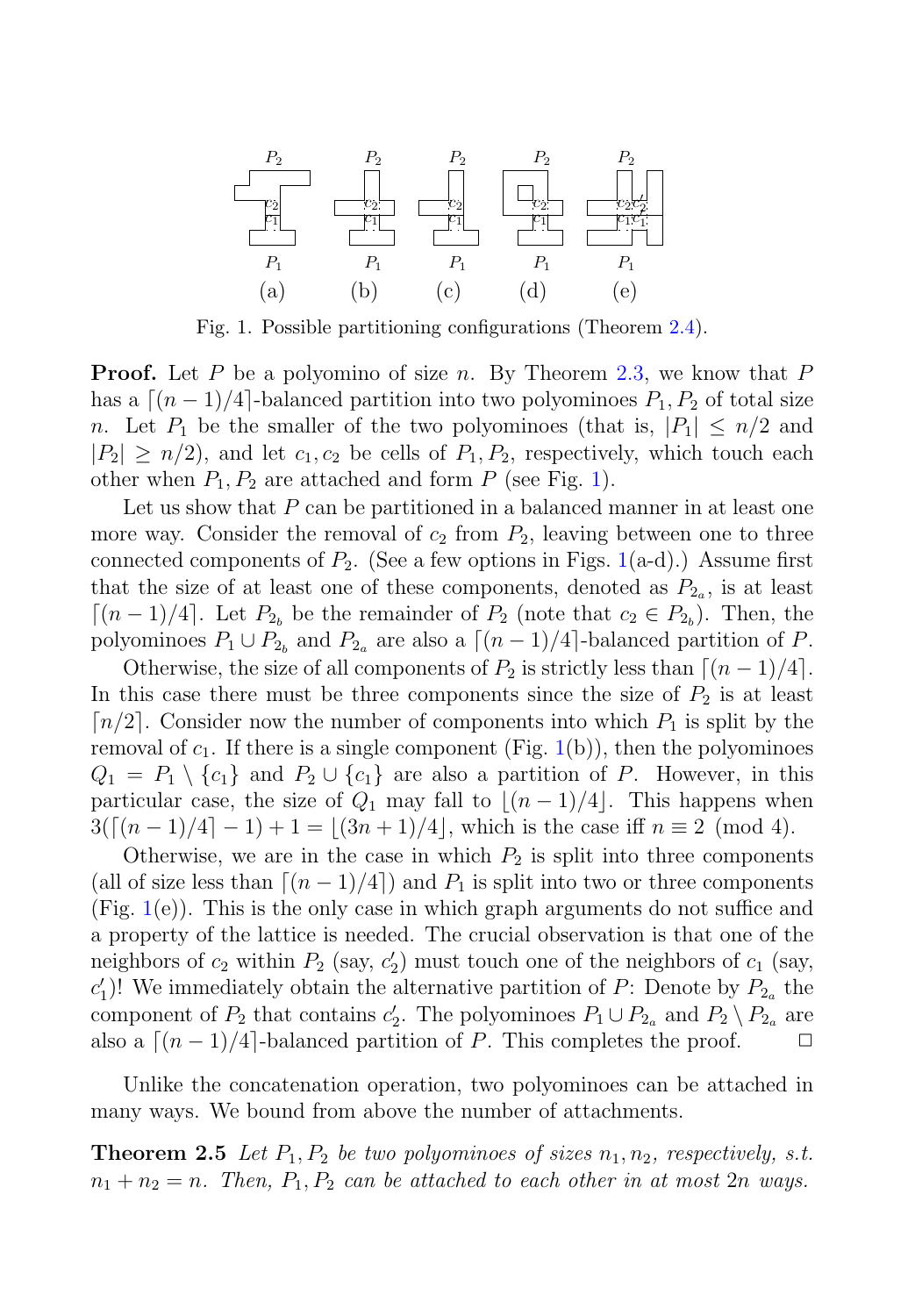

Fig. 2. Attachments of polyominoes.

**Proof.** (Sketch) A pair of rectangular polyominoes of dimensions  $v_1 \times h_1$  and  $v_2 \times h_2$  (Fig. 2(a)) can be attached in  $2(v_1 + v_2 + h_1 + h_2 - 2)$  ways. A cavity in the boundary of a polyomino is a concave portion of it, and cavities can be nested  $(Fig. 2(b))$ . For a fixed perimeter, an induction on the level of cavity nesting shows that the maximum number of ways to attach the polyominoes is obtained when they have no cavities. (Hence, the maximum is neither obtained with polyominoes with holes.) In addition, for a specified size, the perimeter is maximized by tree polyominoes. The only tree polyominoes without cavities are "sticks" (Fig. 2(c)), for which  $v_i + h_i = n_i + 1$ , implying the claim.  $\Box$ 

We can now prove our main result.

**Theorem 2.6**  $\lambda$  < 4.5685.

**Proof.** First, the combination of Theorems 2.4 and 2.5 implies that

$$
A(n) \le n \sum_{k=\pi(n)}^{\lfloor n/2 \rfloor} A(k)A(n-k).
$$

Indeed, every polyomino of size n can be partitioned in at least two  $\pi(n)$ balanced ways into a pair of polyominoes  $P_1, P_2$  of sizes  $n_1, n_2$ , respectively (where  $n_1+n_2 = n$ ), and a code with up to 2n options will tell us uniquely how to attach  $P_1, P_2$  in order to reconstruct P. Naturally, P can be partitioned in more than two ways, and the number of options to attach  $P_1$  and  $P_2$  can be smaller than  $2n$ , but this only helps.

Second, define the sequence  $B(n)$  as follows.

$$
B(n) = \begin{cases} A(n) & 1 \le n \le 56; \\ n \sum_{k=\pi(n)}^{\lfloor n/2 \rfloor} B(k)B(n-k) & n > 56. \end{cases}
$$

(Recall that the elements of the sequence  $A(n)$  are known for  $1 \leq n \leq 56$ .) Since  $B(n) \geq A(n)$  for any value of  $n \in \mathbb{N}$ , the growth constant of  $B(n)$ , if it exists, is an upper bound on  $\lambda$ . Calculations show that  $B(n)$  does have an asymptotic growth constant which is slightly smaller than 4.5685, implying the claim.  $\Box$